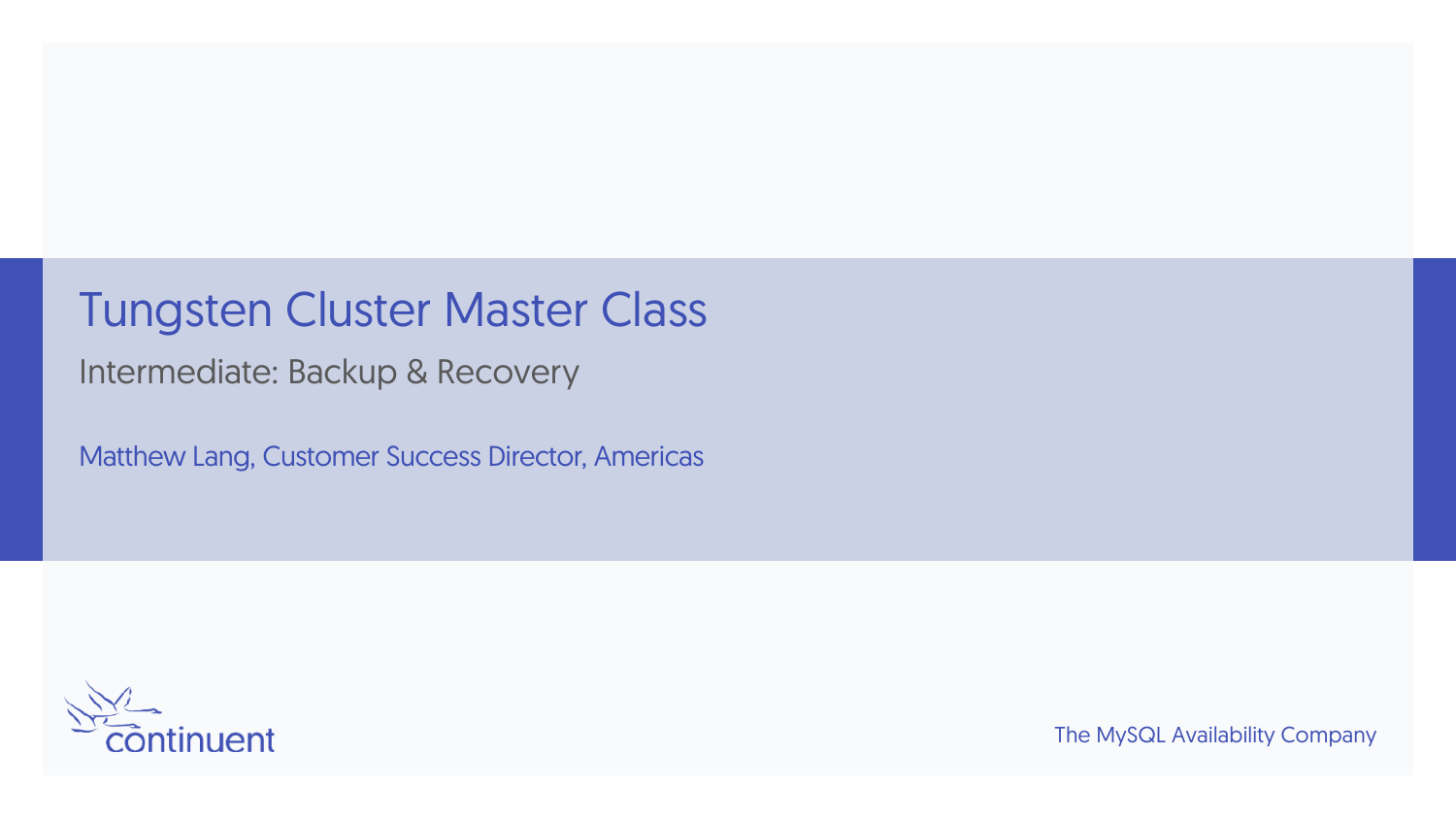# **Topics**

In this short course, we will discuss:

- How to develop a backup plan
- Methods and tools for taking a backup
- Verifying the back contains the last binary position, and the importance of this.
- Restore backups into the cluster
- Provision a replica from an existing Datasource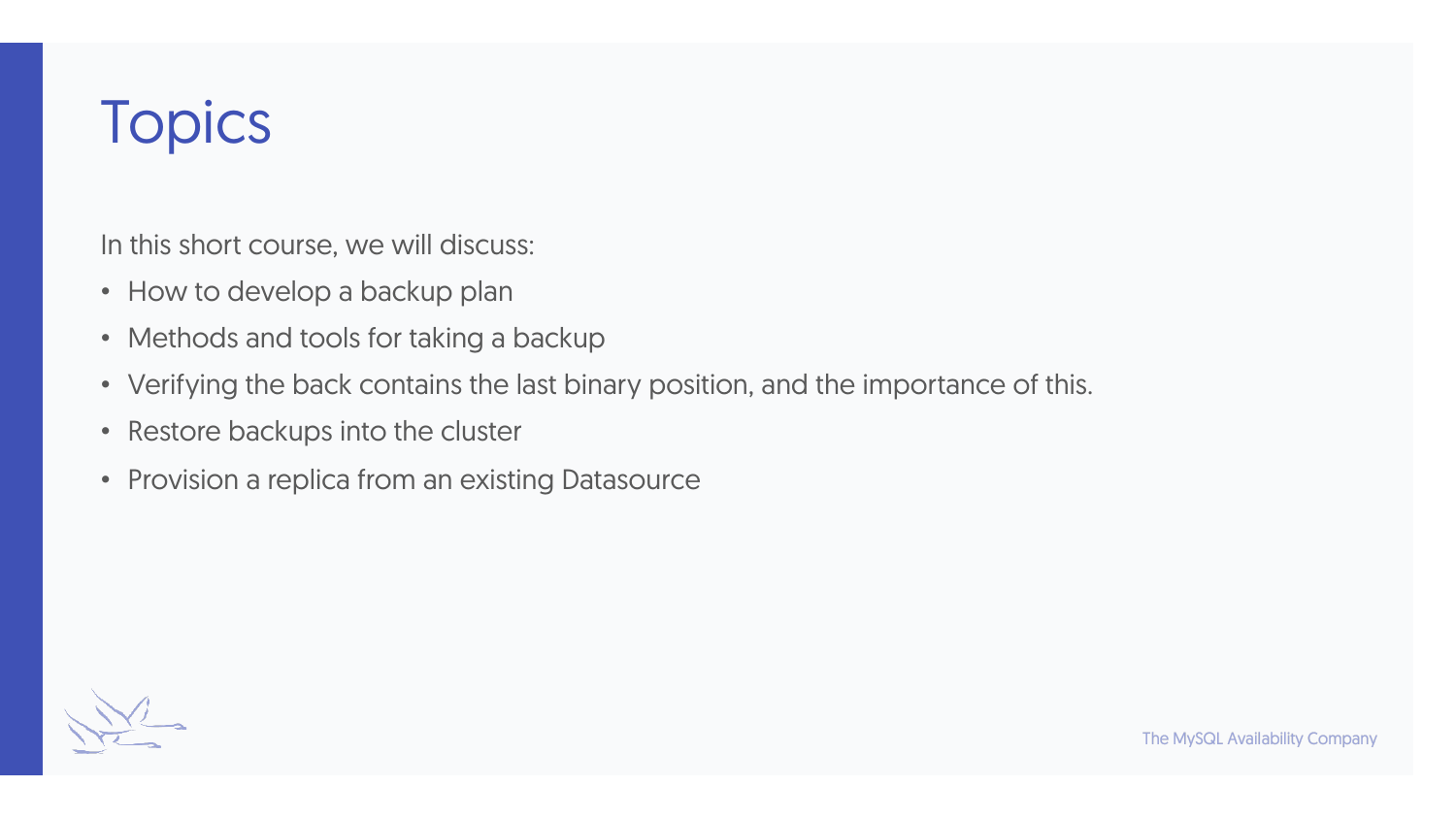#### Backup Plan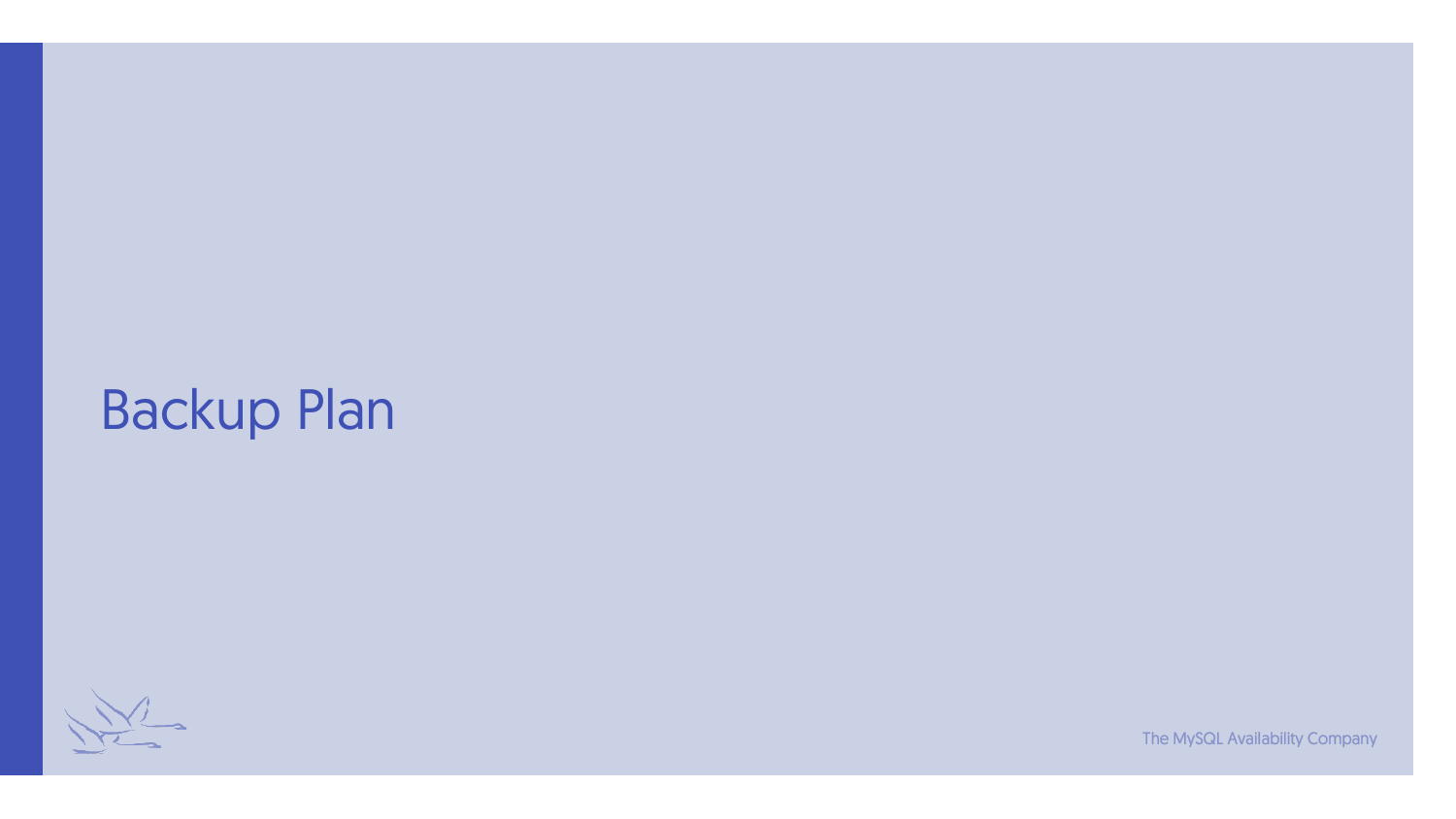## Backup Plan – Considerations

- How much data can you realistically afford to lose in a disaster?
	- Business decision that will have an impact on backups
	- The less you can lose, the more complex the backup plan
	- RPO Recovery Point Objective
- How long can you realistically be offline in a disaster?
	- Restoring a backup takes time
	- Less time offline adds complexity to the plan
	- RTO Recovery Time Objective
- Where will you keep your backups?
	- Requires provisioning of space
	- Must be durable
	- Must factor in backup retention time

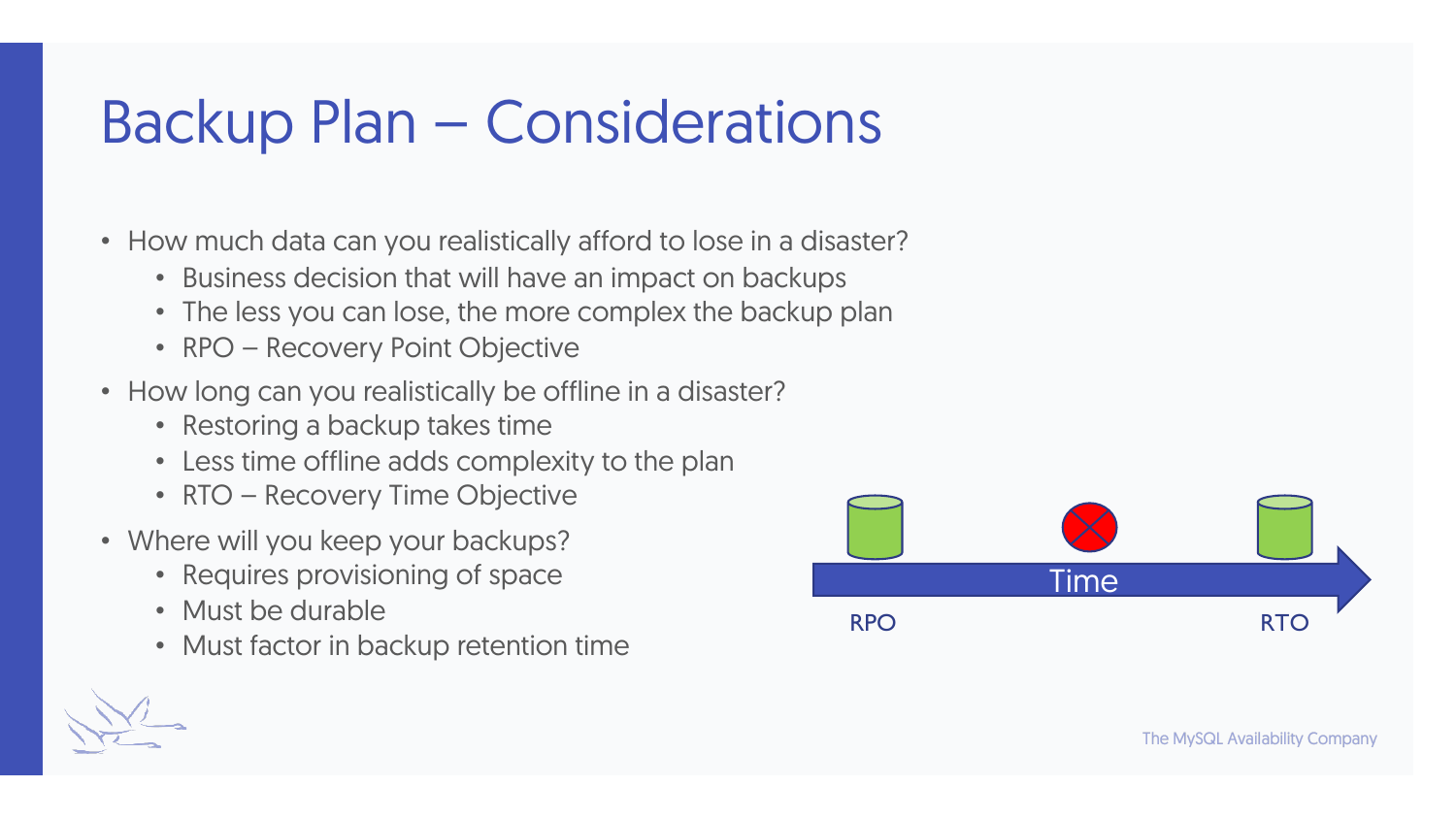## Backup Plan – Best practices

- "We don't take backups, we use replication instead"
- Backups should not be considered viable until they have been restored
	- Backups need to be tested
	- Backup process can also test restore
- Restore process for production needs to be documented
	- Avoid panic during a disaster
	- Test regularly

Do NOTIDo This!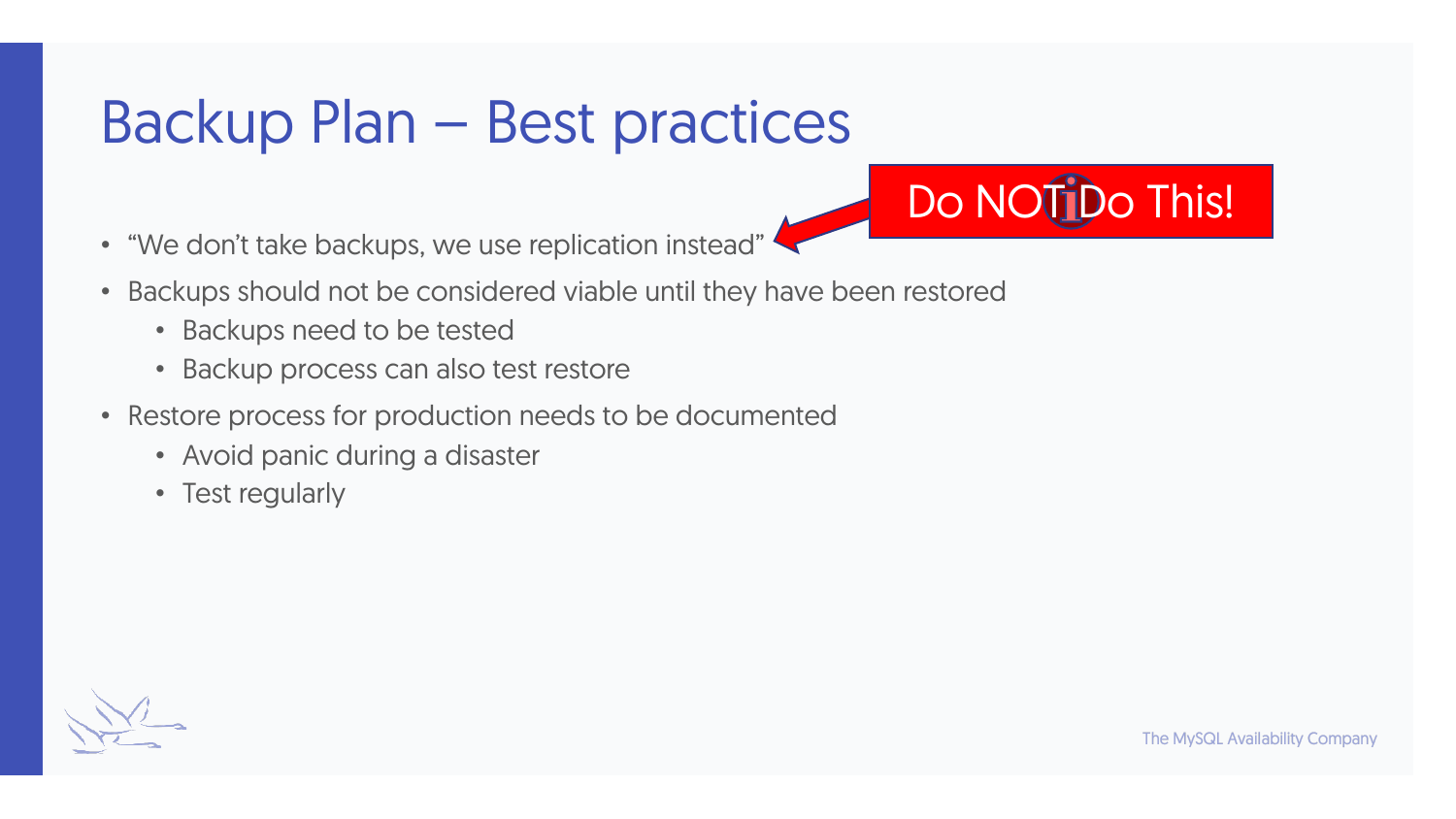## Backup Plan – Best practices

- $\cdot$  3-2-1 rule:
	- 3 copies total copies of your data
	- 2 local copies
		- Good: Separate disk
		- Better: Separate servers
		- Even Better: Separate LANs
		- Yes, this applies for cloud too.
		- For cloud,  $2<sup>nd</sup>$  copy in another account
	- 1 offsite copy
		- Cloud if using on site production
		- On site or another cloud if using cloud
		- Protects again unauthorized access

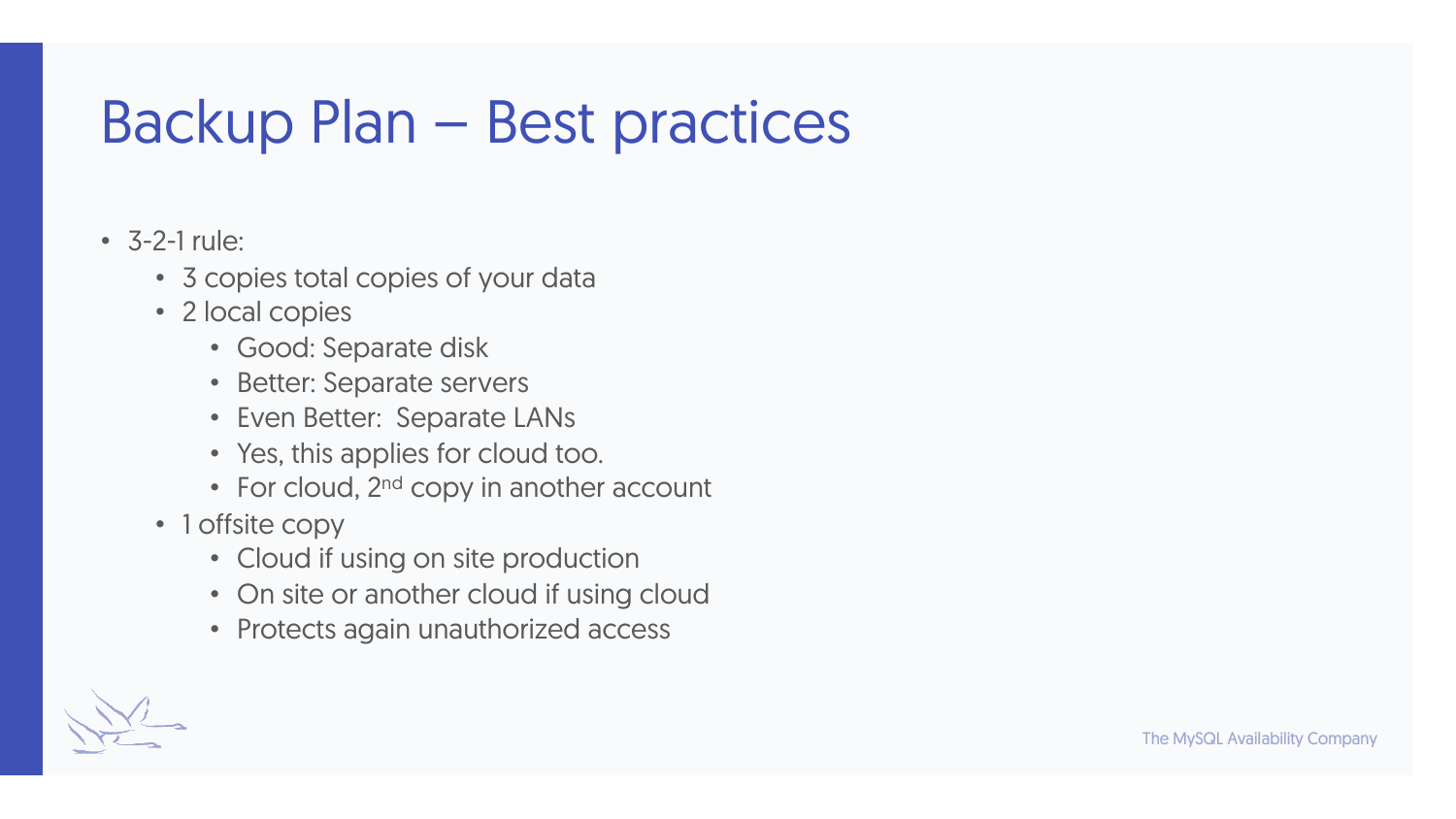# Backup Tools

- mysqldump
	- Installed with all MySQL deployments
	- Easy to make backup, easy to restore
	- Quick for small datasets
	- Slow for large datasets, especially restore
	- Locks tables
	- Adds load to MySQL server
- xtrabackup
	- Free
	- Online, does not lock tables
	- Can load server, however does not put load on MySQL itself
	- Ideal for larger datasets
	- A lot of options, though confusing

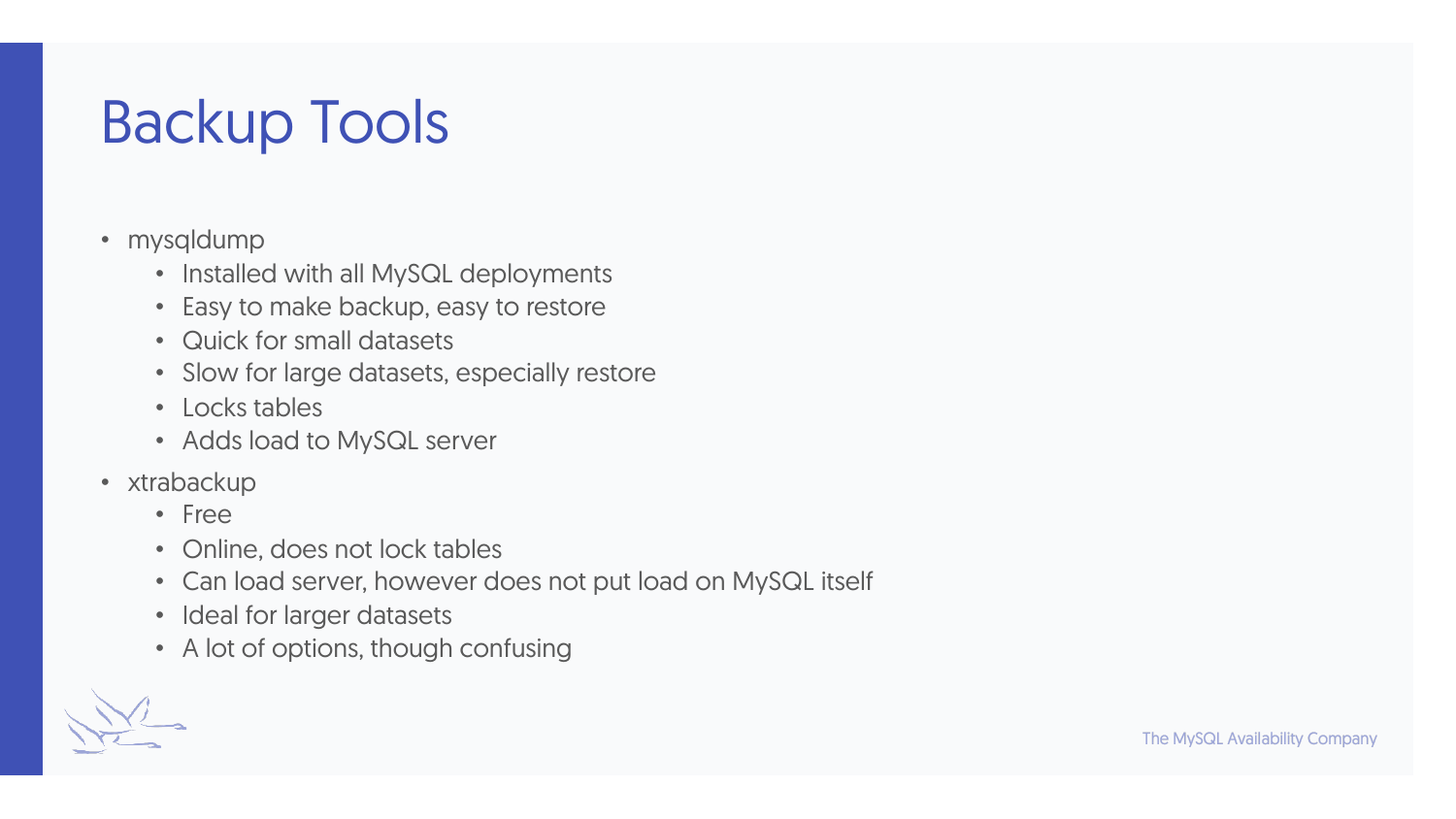# Backup tools 2

- Snapshots (Ivm, cloud, via hypervisor, etc)
	- Ideal for very large datasets
	- Extremely quick
	- Requires working at the OS or hardware level
	- Need to backup the snapshot extra step
	- Having several snapshots will impact disk performance
- File copy (rsync and others)
	- Fast
	- Works with large datasets
	- Familiar tools
	- Requires scripting to automate
	- Must stop MySQL server to get a viable backup

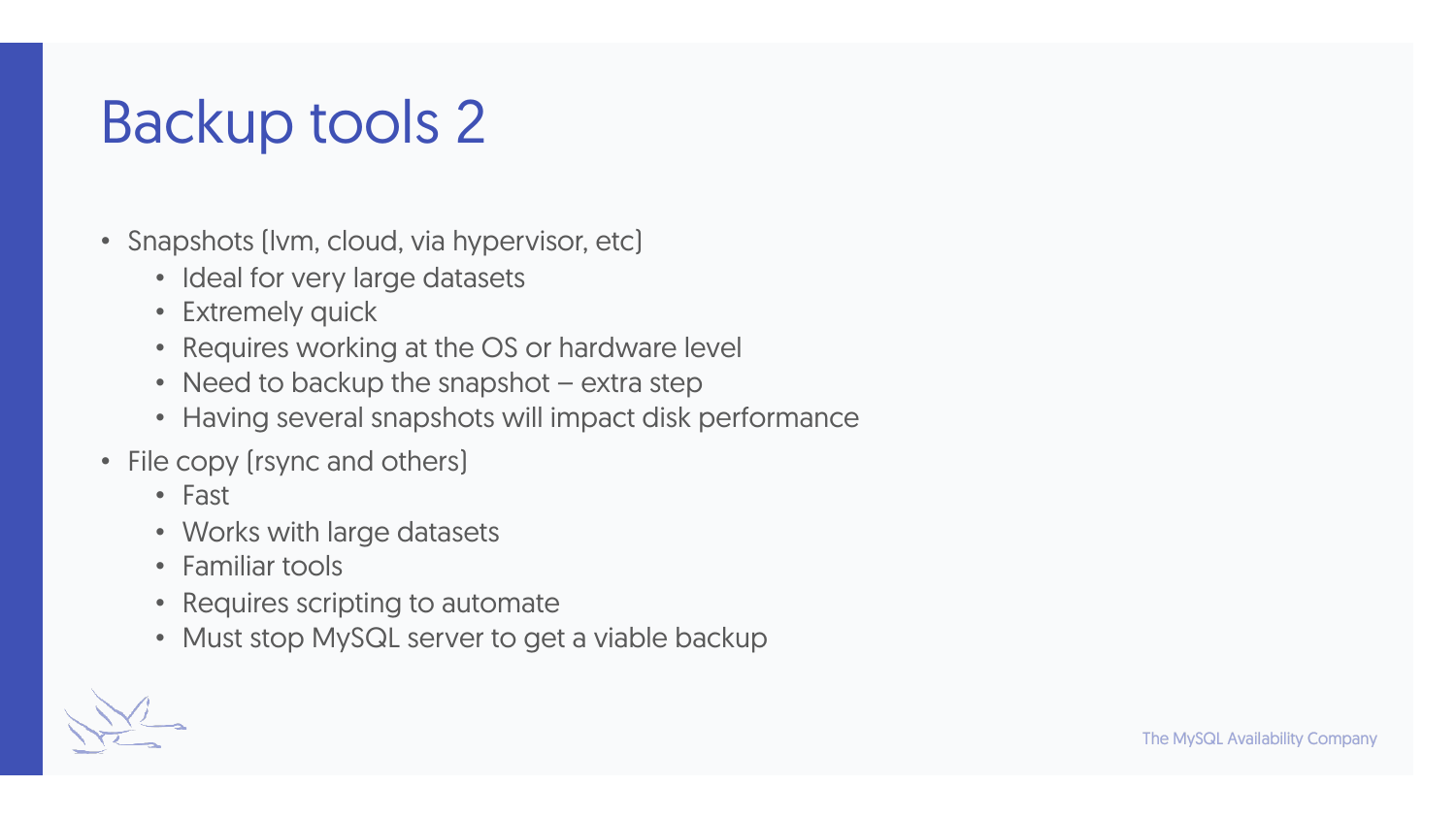## Taking and Restoring Backups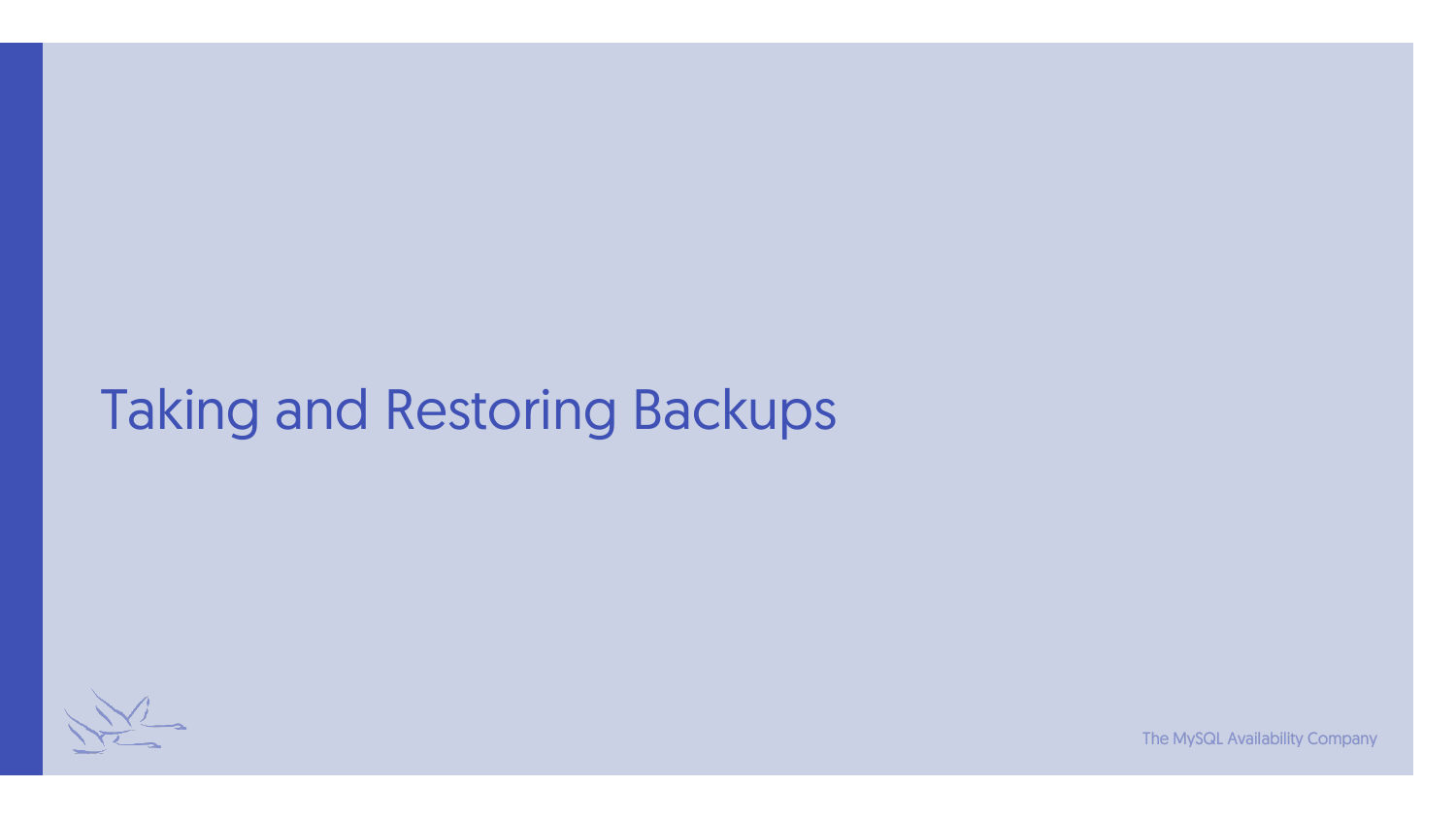Within a Cluster

[LOGICAL:EXPERT] /alpha > **datasource host3 backup** Using the 'mysqldump' backup agent. Replicator 'host3' starting backup Backup of dataSource 'host3' succeeded; uri=storage://file-system/store-0000000001.properties

- Select a secondary when using this to keep load off of the primary
- Backups by default will be saved into /opt/continuent/backups
- Backup command will use xtrabackup if available, otherwise it will use mysqldump
- A properties file is also created, which includes backup method and checksum

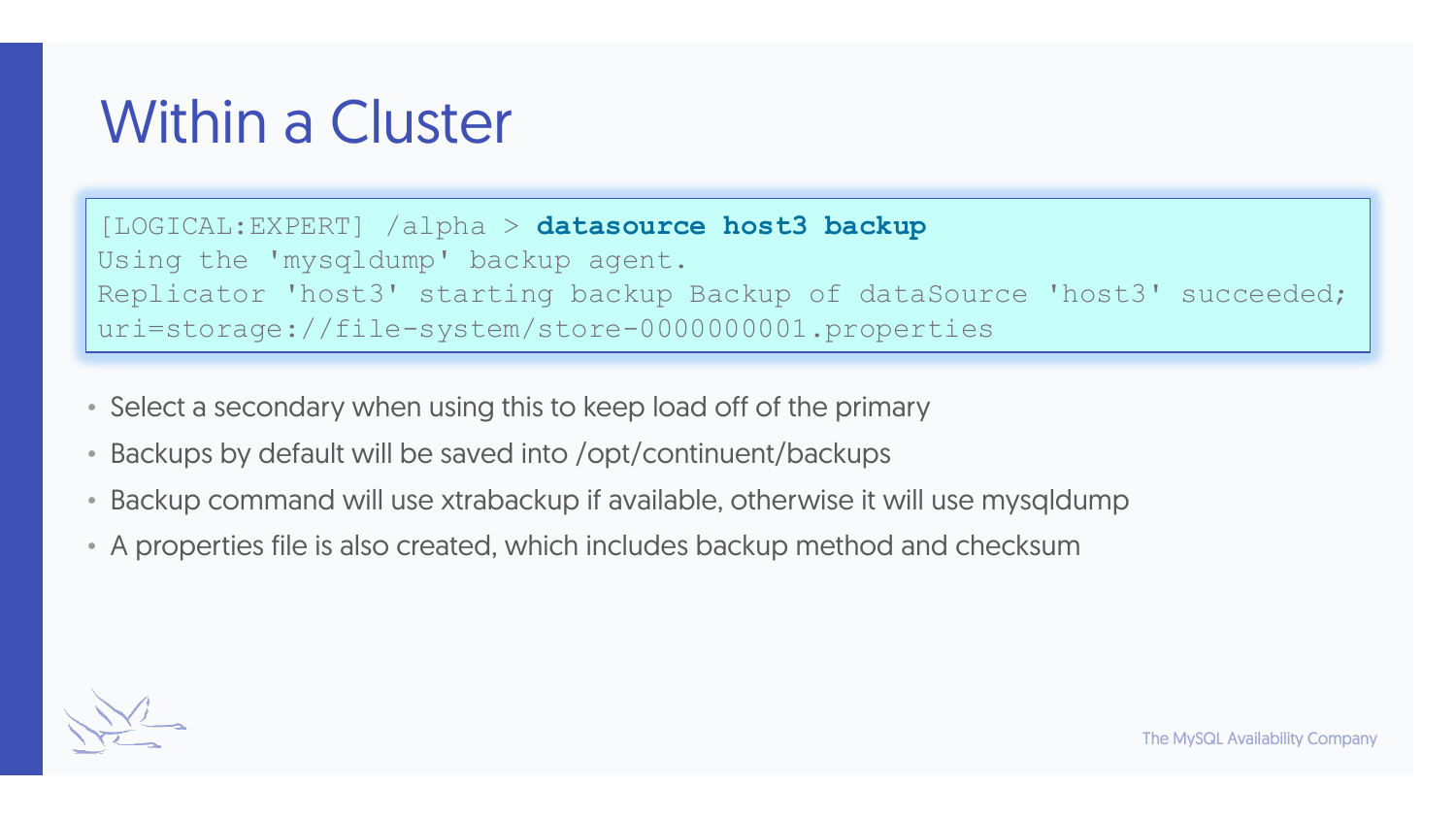## Automate backups within the cluster

- Use the cluster backup command within cron on all database nodes
- cluster backup will ONLY run on the coordinator; it will gracefully exit on other hosts
- The coordinator will select a secondary to backup
- Exactly like running datasource host backup in cctrl

shell> **crontab -l** 00 00 \* \* \* /opt/continuent/tungsten/cluster-home/bin/cluster\_backup >>/opt/continuent/service\_logs/cluster\_backup.log 2>&1

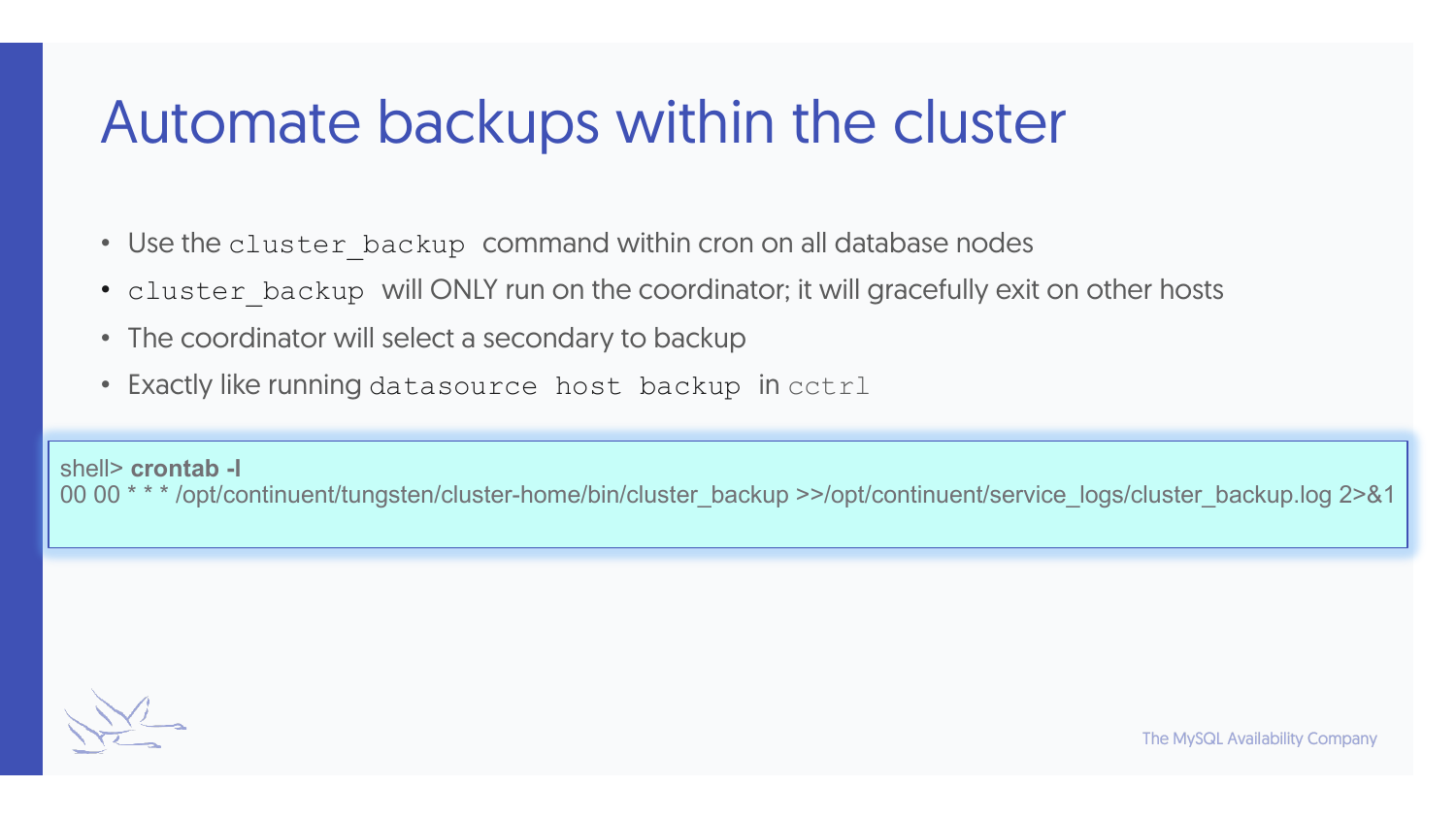## Restoring a backup within a Tungsten Cluster

[LOGICAL] /alpha > **datasource host3 shun** [LOGICAL] /alpha > **replicator host3 offline** [LOGICAL] /alpha > **datasource host3 restore**

- This restore process will restore the latest available backup
- Only searches for backups on the host specified, does NOT search all nodes for the latest backup

```
[LOGICAL] /alpha > datasource host3 shun
[LOGICAL] /alpha > replicator host3 offline
[LOGICAL] /alpha > datasource host3 restore storage://file-
system/store-0000000004.properties
```
• Specifying a properties files allows you to select a particular backup to restore

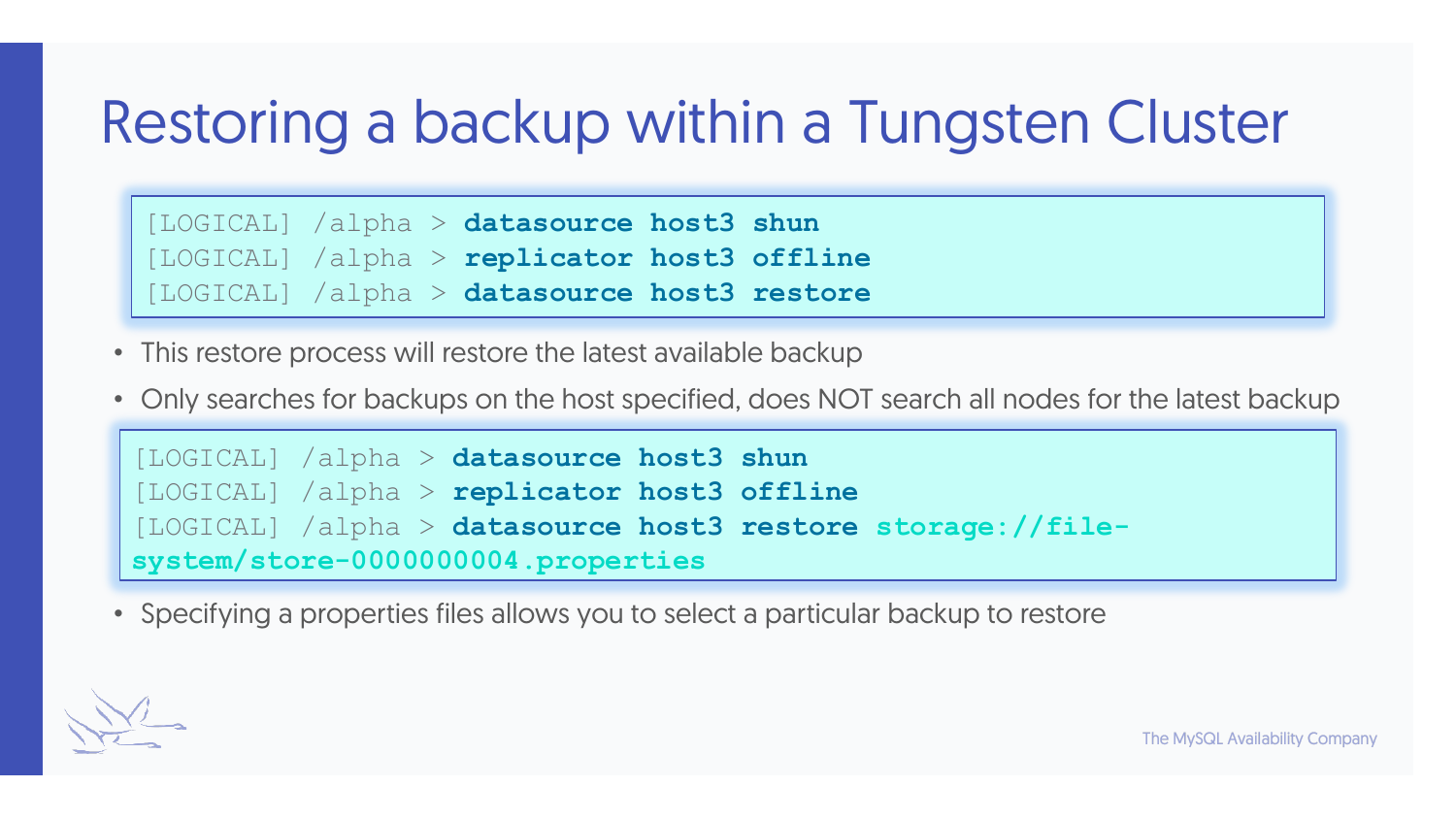## External backups

- Use your favorite method to take a backup
- When backing up a primary, you MUST record the binlog position of the backup
	- Binary log position may be different than the values in trep\_commit\_segno
	- For mysqldump, include --master-data=2, which will include a line in the dump: CHANGE MASTER TO MASTER LOG FILE='mysql-bin.000002', MASTER LOG POS=622;
	- xtrabackup always records the position in xtrabackup binlog info
	- For file copy or snapshot backups on a primary:
		- quiesce the database, then
		- run SHOW MASTER STATUS; in MySQL to obtain the binary log position
		- Execute backup
		- Record the binary log position with the backup

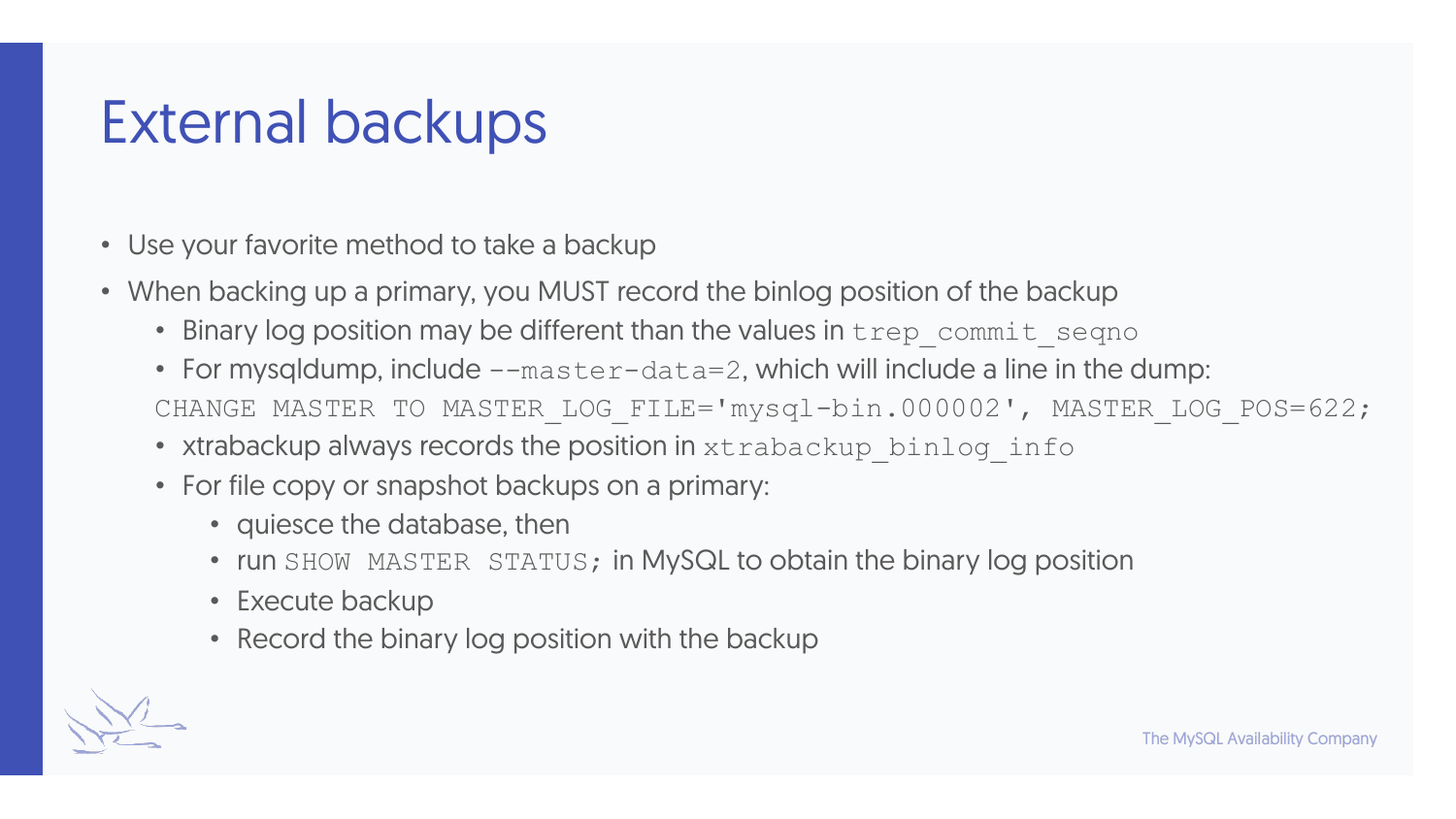## Restoring an external backup

- SHUN the node if it's not already Shunned or Failed (datasource host shun)
- Take the replicator offline (trepctl -all-services offline)
- MUST remove ALL THL: thl -service service-name purge
- Stop the MySQL server
- Perform the restore (load a previous dump, xtrabackup copy-back, file copy, etc)
- If backup was taken from a primary, we must perform some additional steps (on following pages)
- Verify ownership and permissions of database files
- Start MySQL
- Finally, RECOVER the node

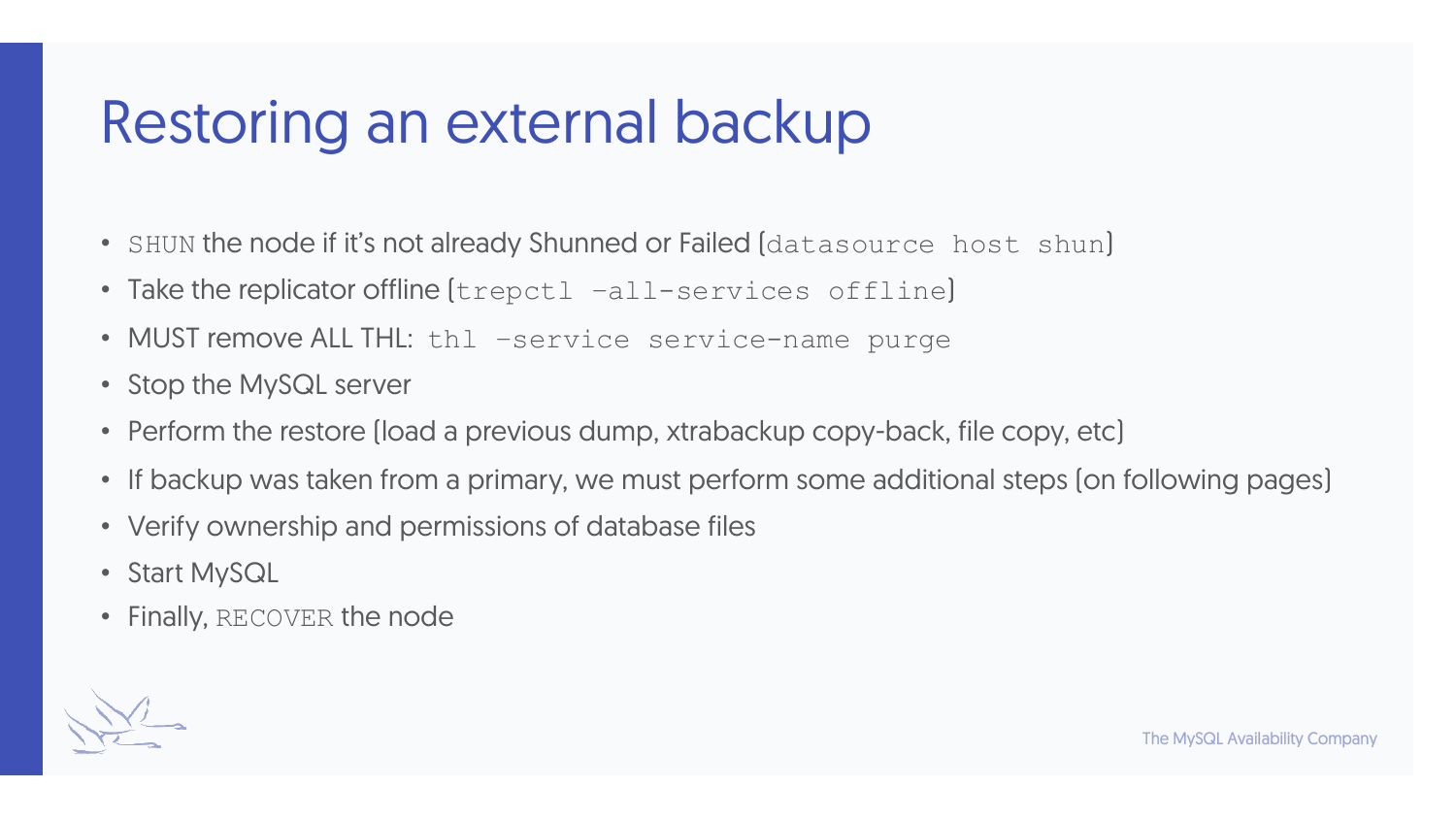#### Restoring from a primary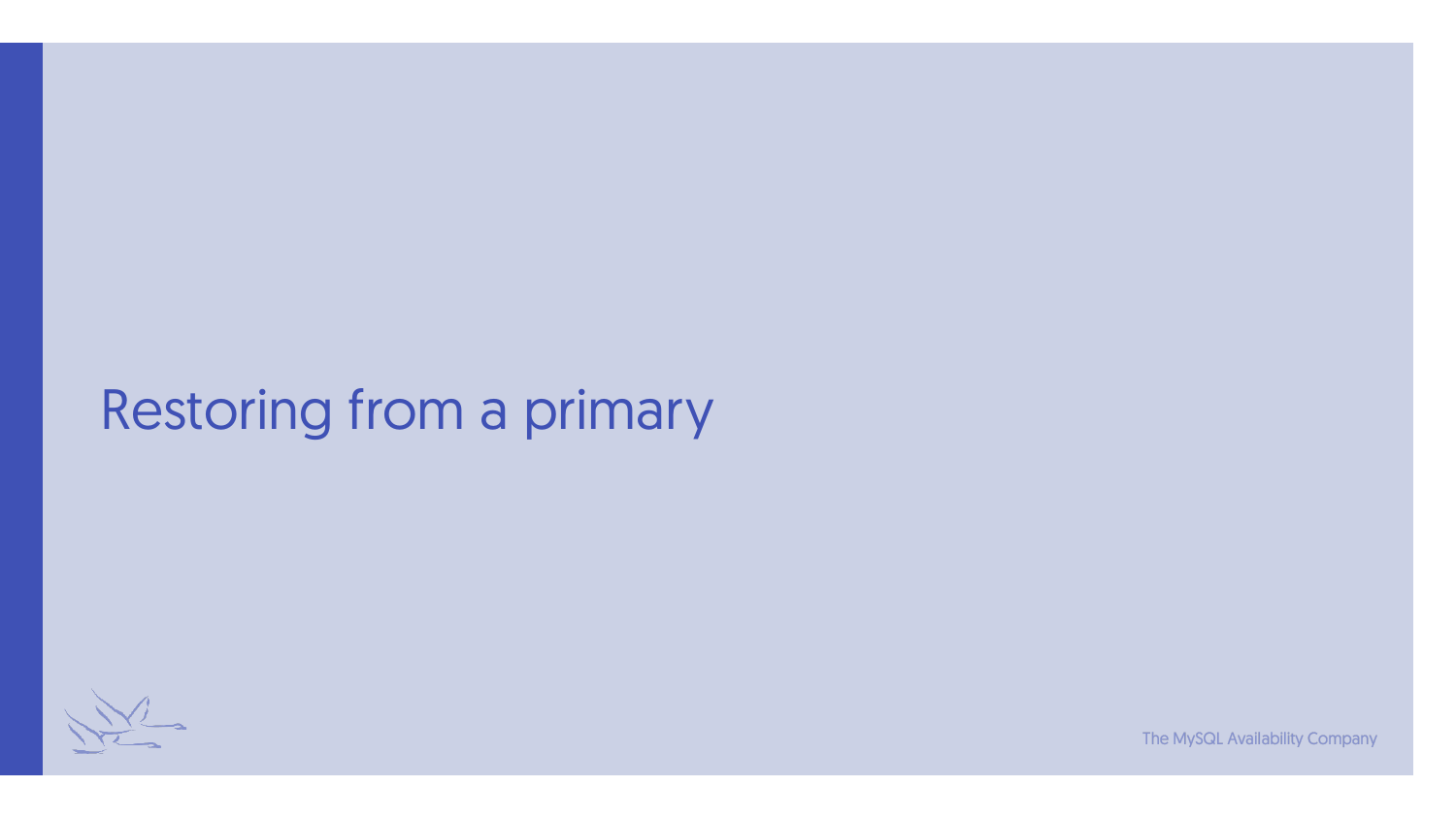## The Tungsten tracking schema

- Tungsten creates a "tracking" schema in the MySQL database
- GTID and binlog positions are stored within this schema
- When a database is restored, Tungsten uses the data in the tracking schema to set the replicator position

| mysql> select * from tungsten east.trep commit seqno; |                                                                   |                                                                                                                          |  |  |
|-------------------------------------------------------|-------------------------------------------------------------------|--------------------------------------------------------------------------------------------------------------------------|--|--|
|                                                       | applied latency   update timestamp   shard id   extract timestamp | task id   seqno   fragno   last frag   source id   epoch number   eventid                                                |  |  |
| 0 <sub>1</sub>                                        |                                                                   | $190$   0   1   db1   0   mysql-bin.000002:0000000000048972;32826<br>1 2017-10-17 03:20:39   music   2017-10-17 03:20:38 |  |  |

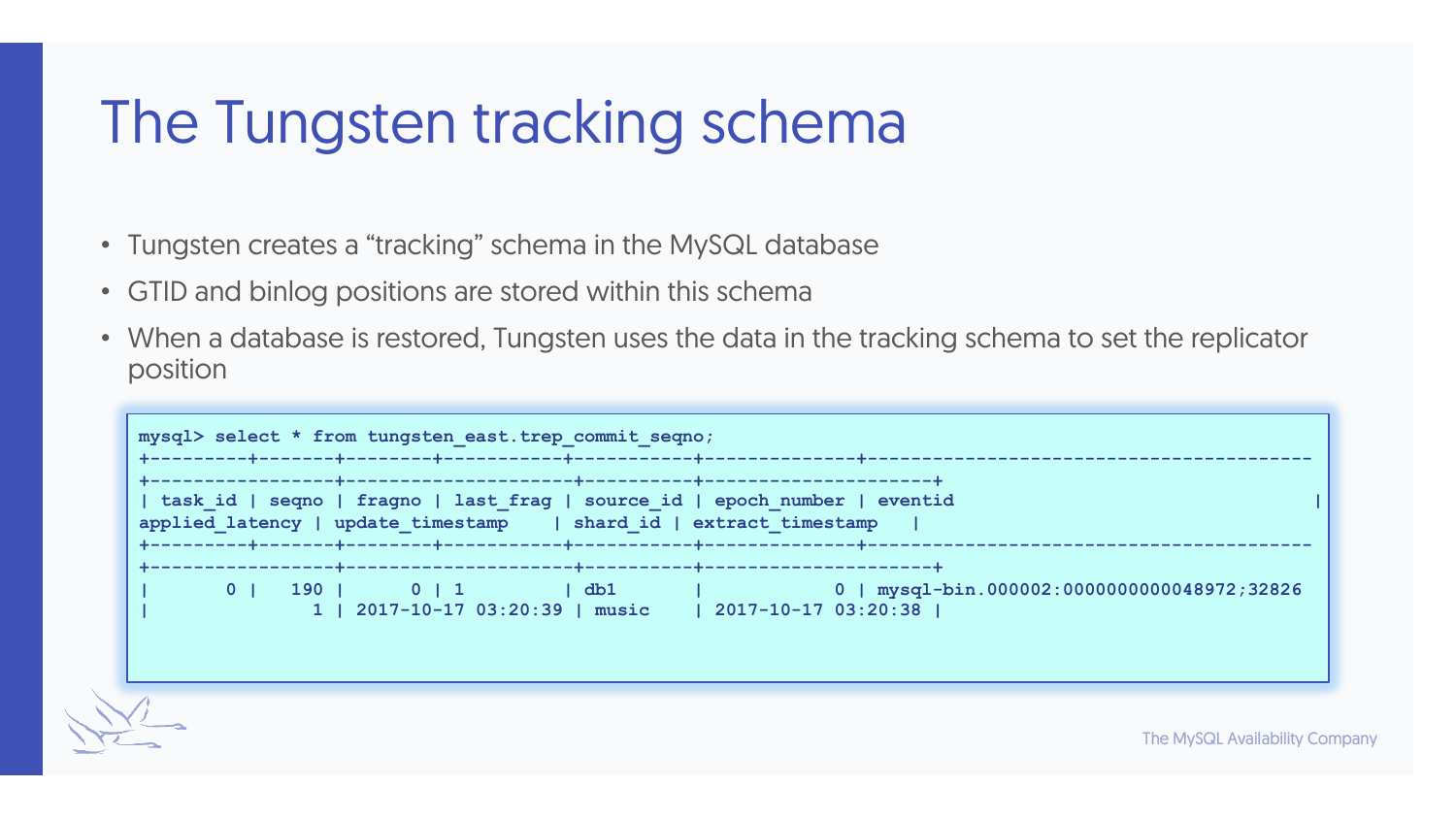## Setting the correct position

- When backing up a busy primary, the actual binary log position may be different than the values in the trep commit seqno table
- Compare the binary log values in trep commit seqno with the values obtained from the backup (mysqldump master-data or xtrabckup binlog info)
- If the values are the same, no further action is needed
- If the values differ, note the sequence number in trep\_commit\_seqno table
- Find the binlog position in the THL, using the sequence number from the above step as a starting point
- Note this new sequence number obtained from the THL, and use dsctl on the slave node to set the replicator position with this new sequence number

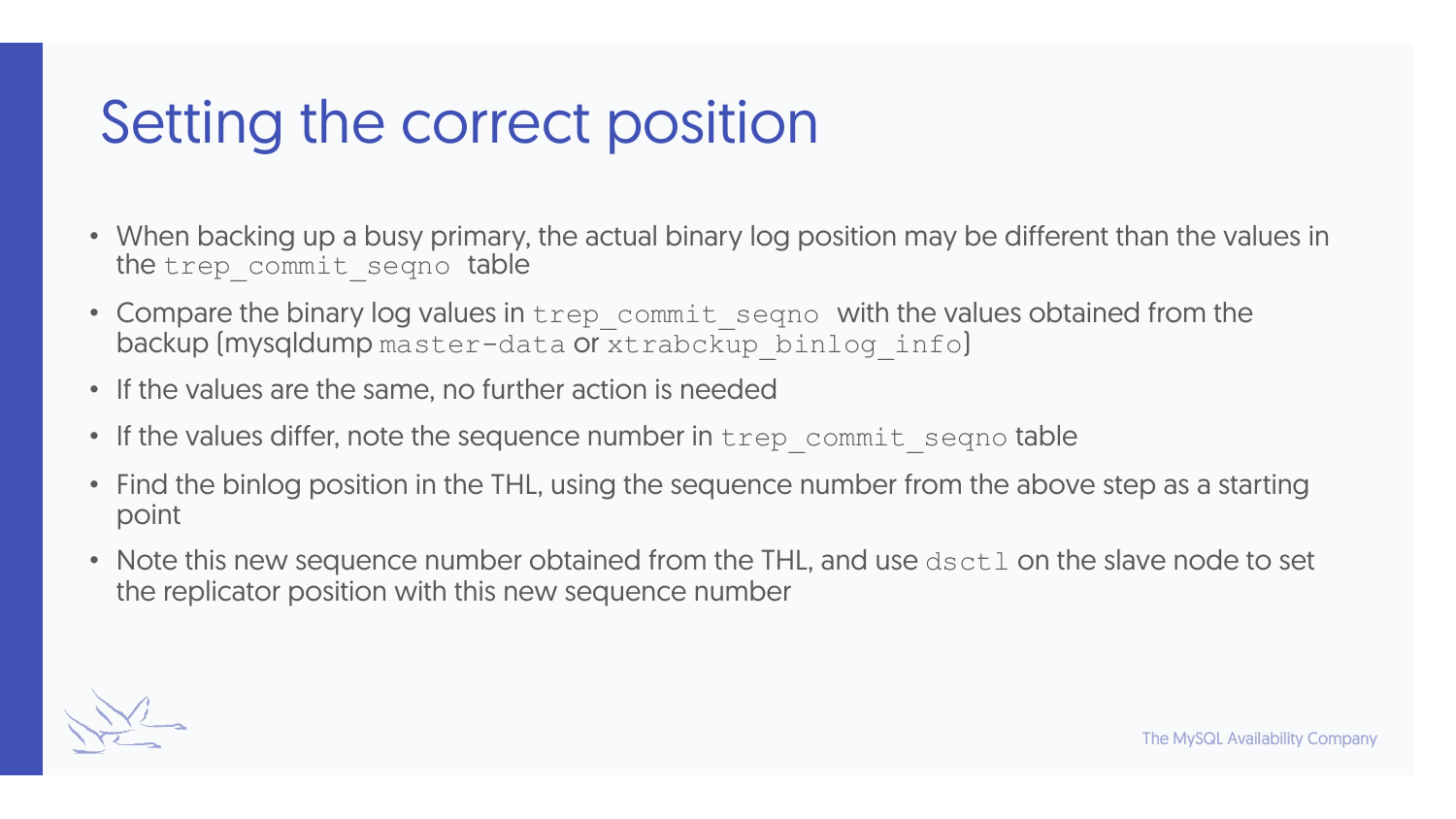# Setting the correct position (example)

|          |          |                   | mysql> select seqno, epoch, source id, event id from tungsten east. trep commt seqno; |
|----------|----------|-------------------|---------------------------------------------------------------------------------------|
| segno    | epoch    | source id eventid |                                                                                       |
| 32033674 | 32032892 | host1             | $mysq1-bin.000032:0000000473860407; -1$                                               |

Examine binary log position in backup. In our example, the position is mysql-bin.000032:473863524.

Now on the primary:

**Shell> thl list -service alpha -low 32033674 -headers | grep 473863524 32033678 32030709 0 true 2014-10-17 16:58:11.0 mysql-bin.000032:0000000473863524;-1 db1-east.continuent.com**

> On the secondary, use Info from above:

**Shell> dsctl set -service alpha –epoch 32030709 –source-id host1 –seqno 32033678 –event-id "mysqlbin.000032:0000000473863524;-1" -reset**

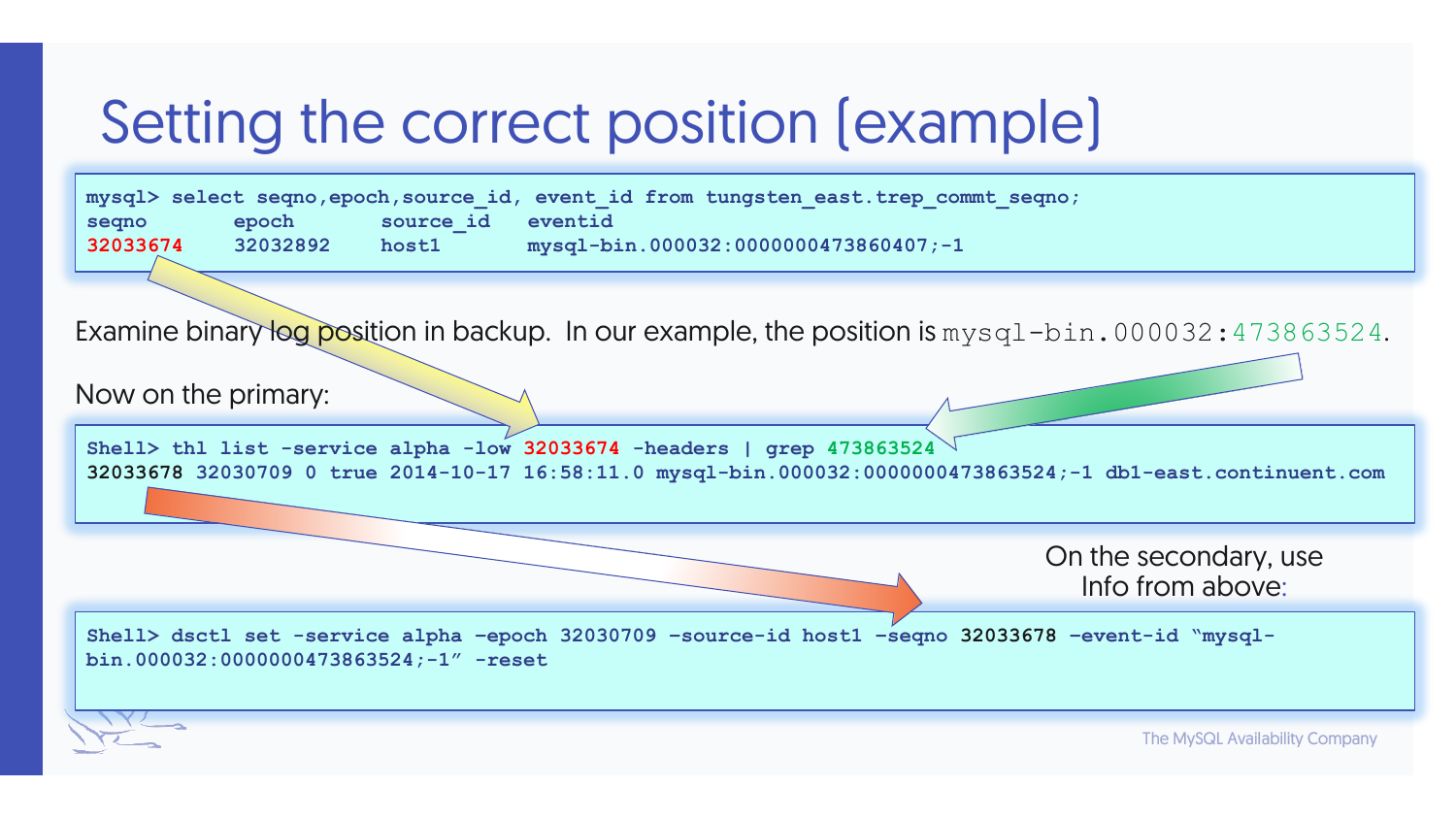#### tungsten\_provision\_slave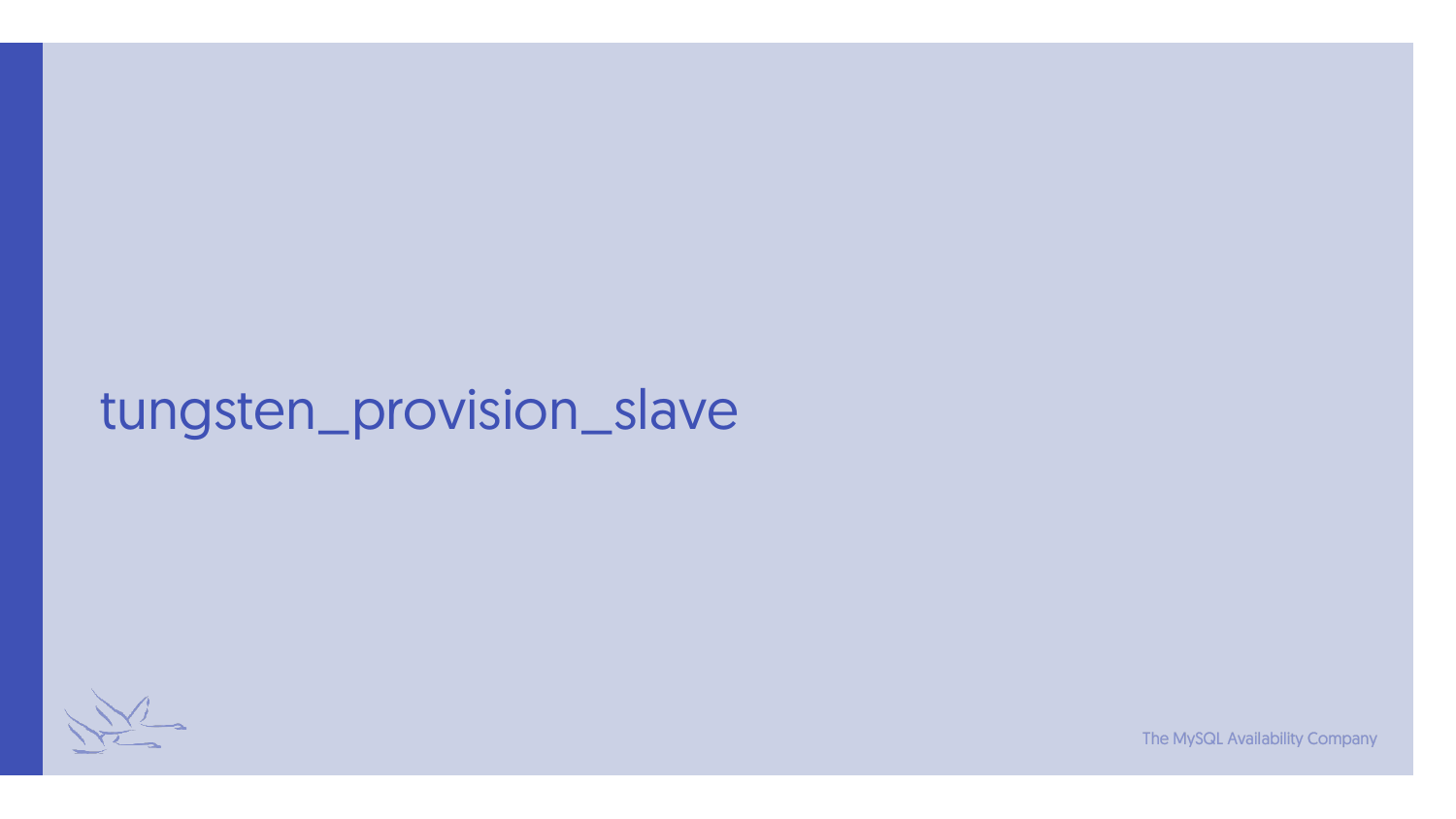## tungsten\_provision\_slave

- **tungsten provision slave** allows you to easily provision a node from a remote host
- Is run on the secondary to be provisioned
- Runs the backup on the remote hosts specified by the source option
- Copies the backup to the local server and restores it
- Will recover replication services and have the newly provisioned node (re)join the cluster
- Defaults to mysqldump, but can use xtrabackup
- Will perform all steps previously discussed when provision from a primary node

#### **shell@host3> tungsten\_provision\_slave --source host2**

- When run on host3, will provision from host host2
- Best to run in a screen session!

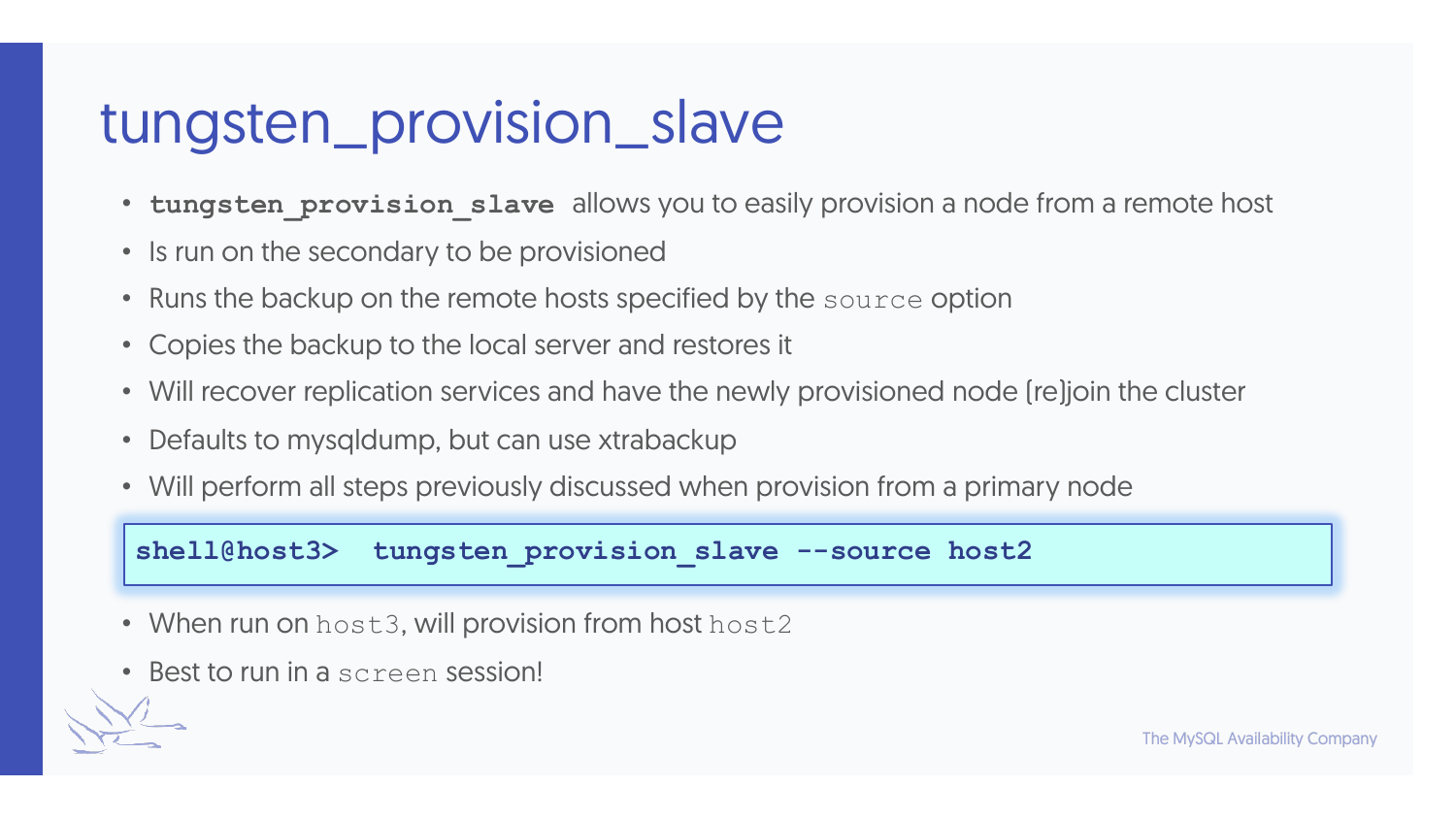#### Demo: tungsten\_provision\_slave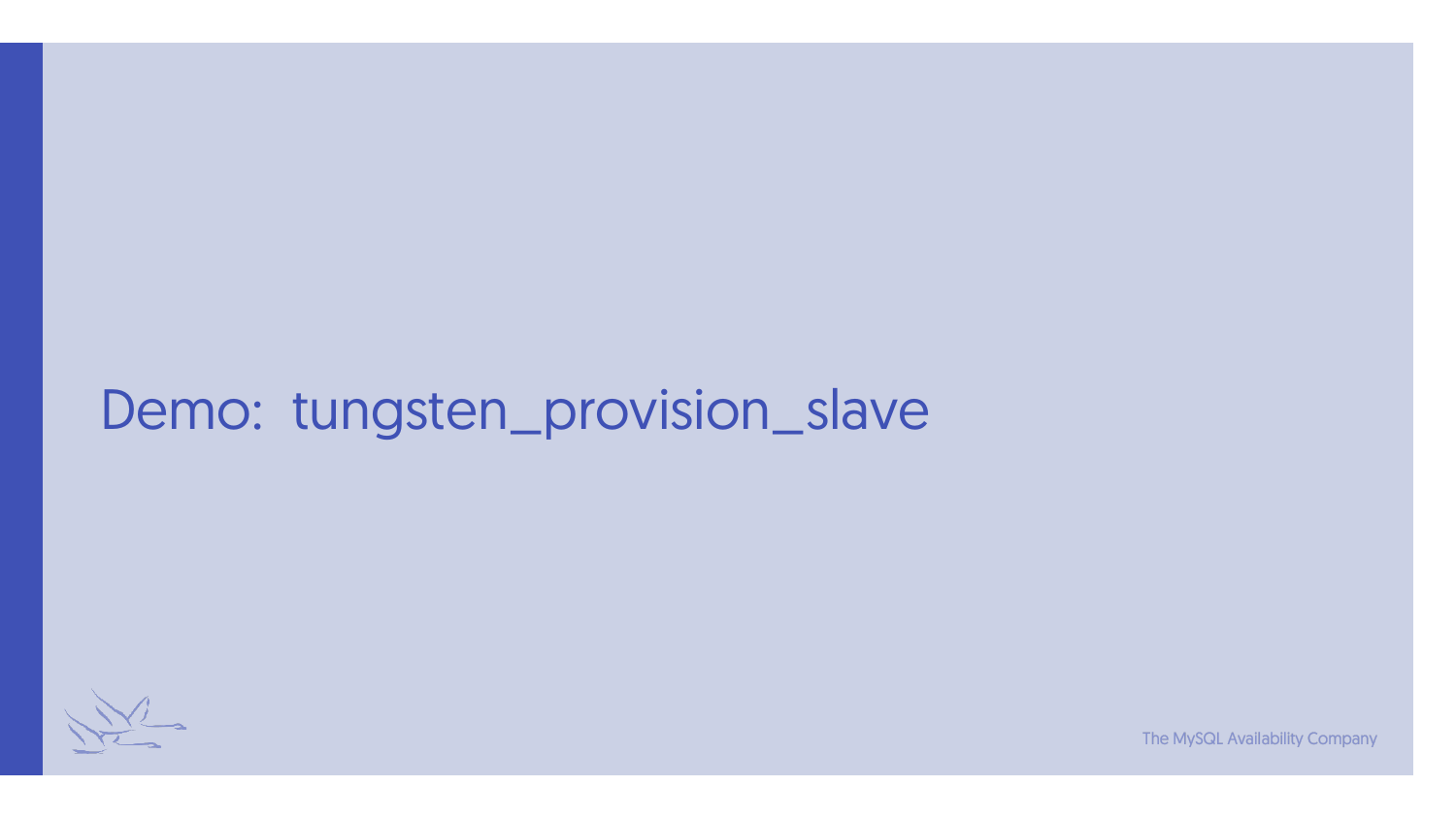## Summary

What we have learnt today

- Factors to consider for your backup plan
	- RPO
	- RTO
	- 3-2-1 rule
	- Testing
- Review of backup tools
- Backup and restore within the cluster
- External backups and restore
- Special considerations when restoring a backup taken from a Primary
- Easy provisioning with tungsten provision slave

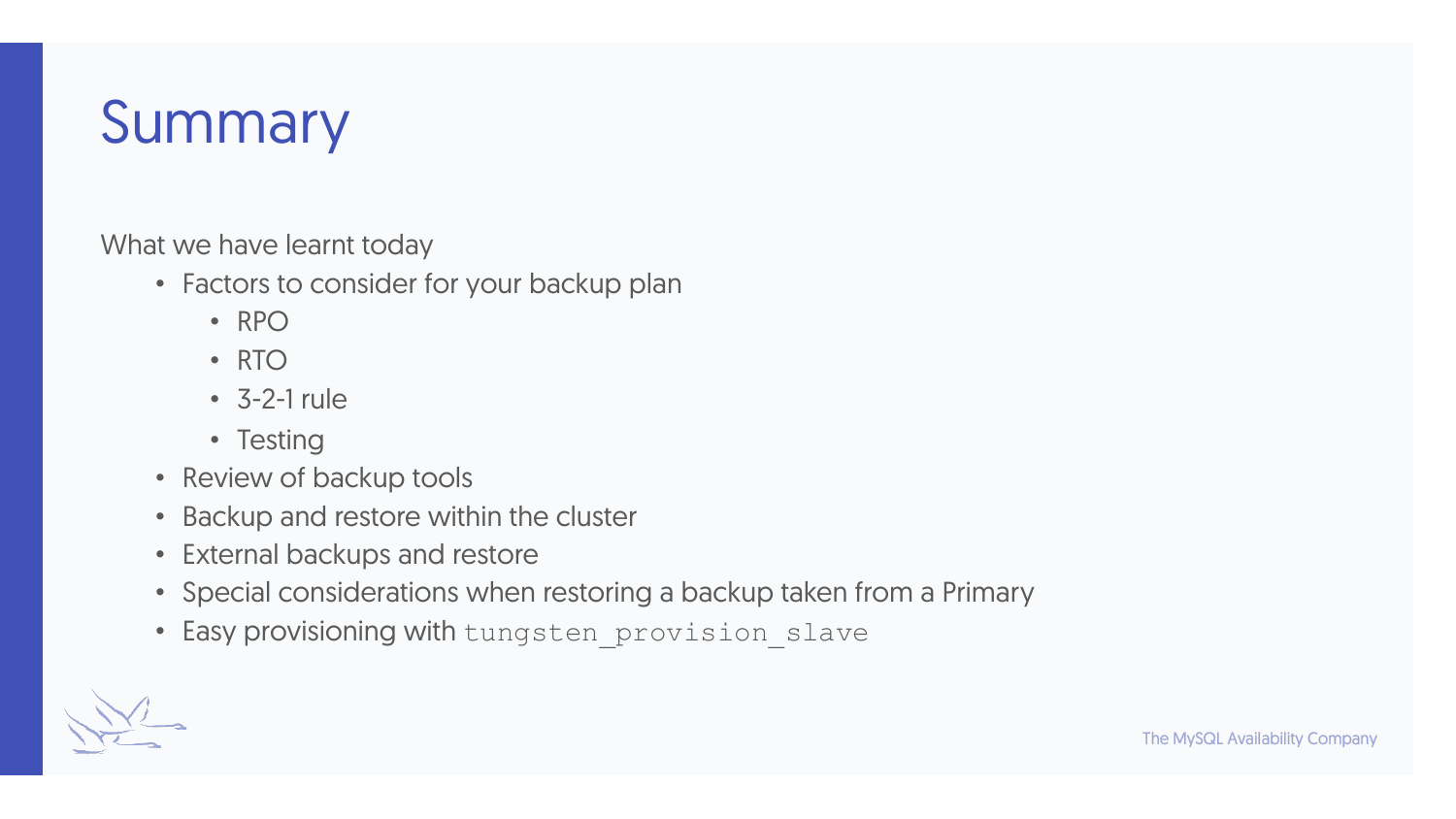## Next Steps

In the next session we will

- Review Multi Cluster Topologies
- Understand Multi Cluster Architecture
- Explore Configuration Differences